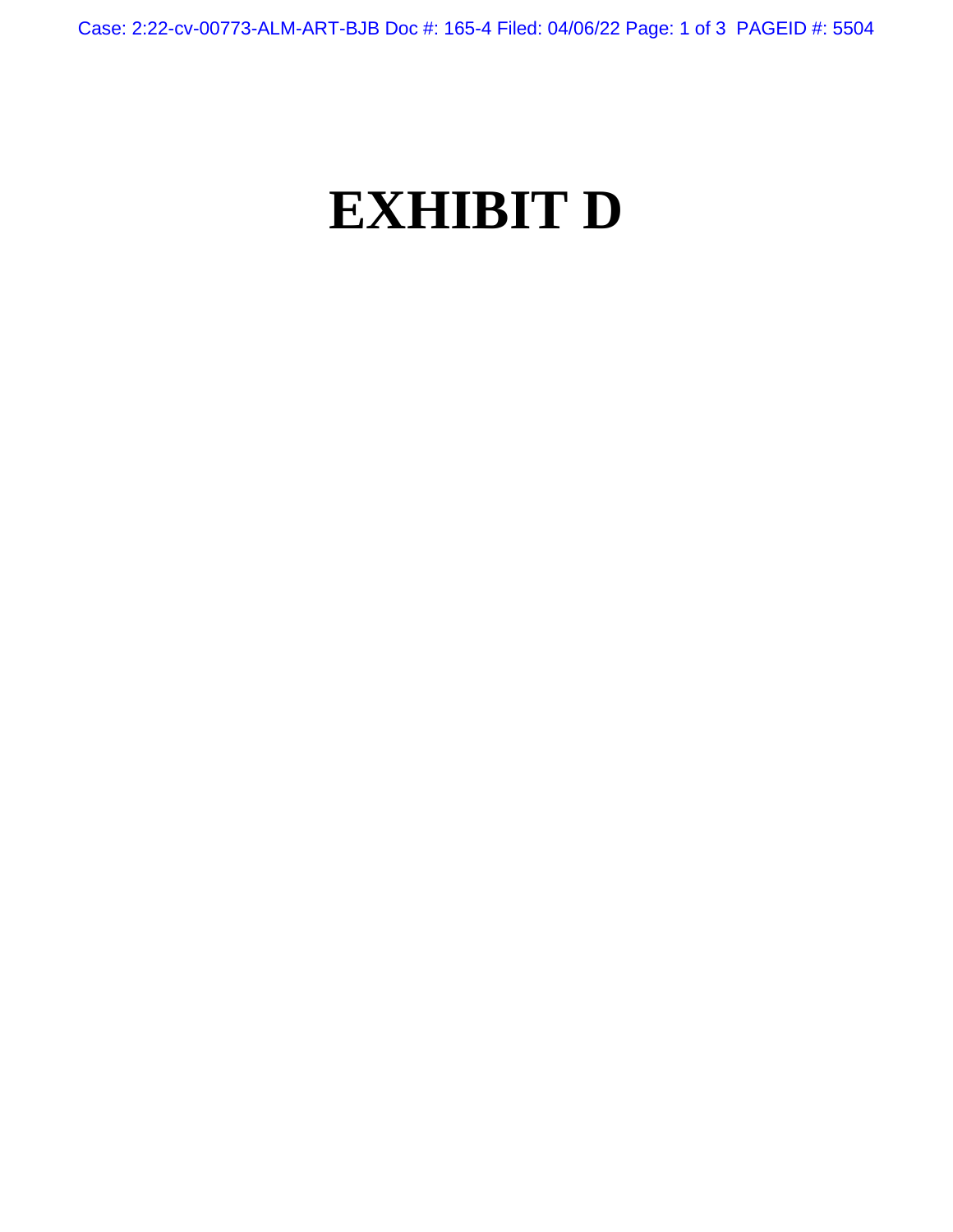## **redistricting03232022.mp4**

**Speaker Cupp** [00:00:07] We'll have a start with a roll call,

**Clerk** [00:00:11] co-chair, speaker Cupp (present)

**Clerk** [00:00:13] co-chair, Senator Sykes (present), Governor DeWine (here) Auditor Faber (yes), President, Huffman (here), Secretary LaRose (here) Leader Russo (here). Mr. Co-Chair. A quorum is present.

**Speaker Cupp** [00:00:25] We do have a full attendance of the commission. In your folders are the minutes from the last meeting, which was March 22nd, 2022. Is there a motion to accept the minutes

**Co Chair Sykes** [00:00:39] I so move

**Speaker Cupp** [00:00:41] It's been moved is there a second? (All right). Been moved and seconded that the minutes be approved are there any objections or amendments to the minutes? I see none. The minutes are accepted without objection. At this time we have some budget items to take care of. Pay some bills. I would. We have a bill for \$7500 to the Calper [?] Corporation for Aptitude Licenses and three thousand fifty nine dollars and eighty seven cents to Micro Center for computer equipment. I would move that the commission approve payment for these expenses.

**Co Chair Sykes** [00:01:23] I would second,.

**Speaker Cupp** [00:01:24] And there's a second. Is there any discussion or are there any objections? Hearing none the motion to be approved without objection. it's in here. Is this in the folders? All right. So to provide an update on the federal mediators in your package, you'll find a letter from Chief Judge Sutton on the two, addressed to the two co-chairs, formalizing our engagement of the mediation services of the six Federal Circuit. Are there any questions on that before we move to the next item of business?

**Co Chair Sykes** [00:02:31] One update and the mediators are here, of course, but they are also starting to reach out to each member of the commission, initially with an interview, so they may or will be in contact with each member at your convenience to start the process.

**Speaker Cupp** [00:02:59] We also have with us this evening the two independent map drawers, and I would like to welcome both of you to come to the podium for a few moments and introduce yourselves and be entertained by the commission if they have questions. No, that's not quite the right way.

**Michael McDonald** [00:03:22] Hello, I'm Michael McDonald, I'm a professor at the University of Florida.

**Doug Johnson** [00:03:26] And I'm Doug Johnson from the National Demographics.

**Speaker Cupp** [00:03:30] We appreciate both of you being able to come here on relatively short notice. Thank you. Are there any questions or things anybody wants to address to